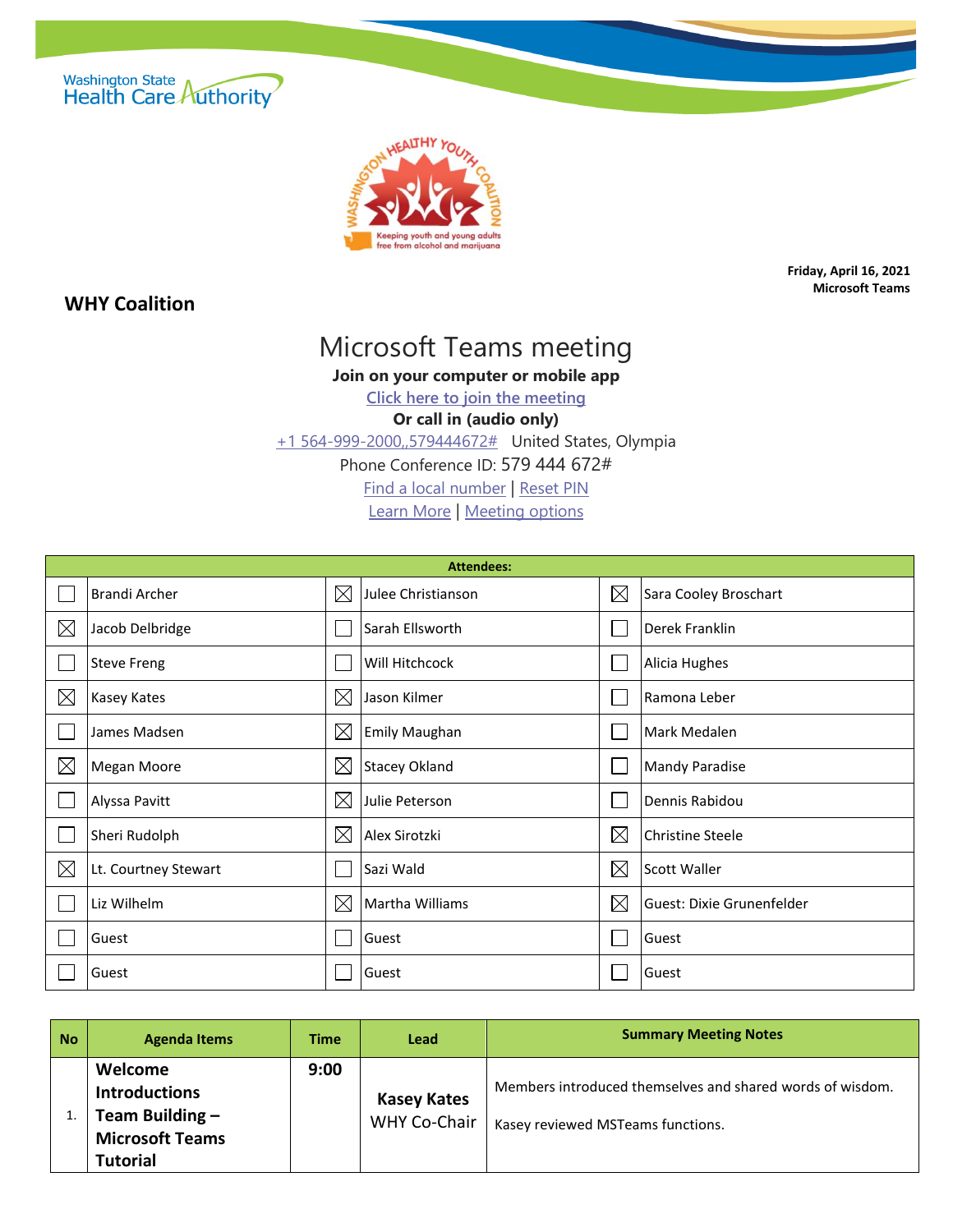|    | <b>OSPI</b>                           | 9:20  |                    | Kasey welcomed Dixie who gave a report on things happening           |
|----|---------------------------------------|-------|--------------------|----------------------------------------------------------------------|
|    |                                       |       |                    | and plans at OSPI related to COVID-19. The presentation              |
|    |                                       |       |                    | included information on Behavioral Health Navigators, Student        |
|    |                                       |       | <b>Dixie</b>       | Assistance Program, the future of the Student Assistance             |
|    |                                       |       | Grunenfelder,      | Program, and LifeSkills Training Program, which was presented by     |
| 2. |                                       |       | <b>Director of</b> | Emily Maughn.                                                        |
|    |                                       |       | <b>K12 Systems</b> |                                                                      |
|    |                                       |       |                    | Challenges and victories were shared concerning the programs         |
|    |                                       |       | <b>Supports</b>    | introduced.                                                          |
|    |                                       |       |                    |                                                                      |
|    |                                       |       |                    | Members had the opportunity to pose questions and comments.          |
|    | <b>Suggestions for future</b>         | 9:50  | Sara               | Sara asked members for future presentation suggestions;              |
|    |                                       |       |                    | attendees were invited to meeting rooms to discuss subjects for      |
|    | <b>Presentations</b>                  |       |                    | future presentations. Here is the summation of the breakout          |
|    |                                       |       |                    | groups:                                                              |
|    |                                       |       |                    | Hearing directly from those with "boots on ground"                   |
|    |                                       |       |                    | including schools and people working on policy,                      |
|    |                                       |       |                    | behavioral/mental health professionals, and youth                    |
|    |                                       |       |                    |                                                                      |
|    |                                       |       |                    | 3-hour meeting is really challenging for staying engaged             |
|    |                                       |       |                    | and scheduling-breakout rooms are helpful and                        |
|    |                                       |       |                    | screen/video sharing protocol (will add to the next                  |
|    |                                       |       |                    | agenda)                                                              |
|    |                                       |       |                    | DITEP - Drug Impairment Training for Educational                     |
|    |                                       |       |                    | Professionals, an EBP program                                        |
|    |                                       |       |                    | DEI-Diversity, Equity, and Inclusion<br>$\bullet$                    |
|    |                                       |       |                    | Blake decision - implications for enforcement,<br>$\bullet$          |
|    |                                       |       |                    | treatment, etc                                                       |
|    |                                       |       |                    | <b>Health literacy</b>                                               |
| 3. |                                       |       |                    | Using common language/proper terms                                   |
|    |                                       |       |                    | Breakdown and compare various frameworks between                     |
|    |                                       |       |                    | local/state on alcohol/cannabis - how different they are             |
|    |                                       |       |                    | and how much there is a range between regulation of                  |
|    |                                       |       |                    | substance (Julia Dilley for example)                                 |
|    |                                       |       |                    | Add more context back to our work before the                         |
|    |                                       |       |                    | presentation - why is this presentation happening at                 |
|    |                                       |       |                    | <b>WHY</b>                                                           |
|    |                                       |       |                    | Change in the SAP program<br>٠                                       |
|    |                                       |       |                    | DBHR structure/growing                                               |
|    |                                       |       |                    | Overview from state agencies on their structure<br>$\bullet$         |
|    |                                       |       |                    | Hot topics - keeping this on agenda as items come up<br>$\bullet$    |
|    |                                       |       |                    | Who is collecting data $-$ how is it used, stored, and               |
|    |                                       |       |                    | accessed                                                             |
|    |                                       |       |                    | <b>HIDTA</b>                                                         |
|    |                                       |       |                    | Lt. Courtney's presentation                                          |
|    |                                       |       |                    | Seems like some reviews of structures we all need to                 |
|    |                                       |       |                    | interact with is a theme: data, prevention, regulatory               |
|    |                                       |       |                    | authority                                                            |
|    | <b>Hot Topics</b>                     | 10:20 | <b>Discussion</b>  |                                                                      |
|    | Leg updates                           |       | Sara               | Legislative Updates (Sara) - less than 10 days remaining in the      |
|    | <b>Interim education</b><br>$\circ$   |       |                    | Legislation Session. Sara shared the Legislative Bills that agencies |
|    |                                       |       |                    | are watching, specifically bills related to Alcohol and Marijuana.   |
|    | opportunities                         |       |                    | Concerning LCB rulemaking, Sara has asked that the LCB rule          |
|    | <b>Delta-8 THC Adhoc</b><br>$\bullet$ |       | Jacob              | making committee consult prevention professionals to be aware        |
| 4. | Update                                |       |                    | of issues that could have unintended results. For the bills that     |
|    |                                       |       |                    | have been signed into law, there are additional steps including      |
|    |                                       |       |                    | rulemaking. Concerning the Blake bill - looking to get some          |
|    |                                       |       |                    | prevention funding included.                                         |
|    |                                       |       |                    |                                                                      |
|    |                                       |       |                    | Looking forward, WHY will be looking at opportunities to educate     |
|    |                                       |       |                    | communities and legislators.                                         |
|    |                                       |       |                    |                                                                      |